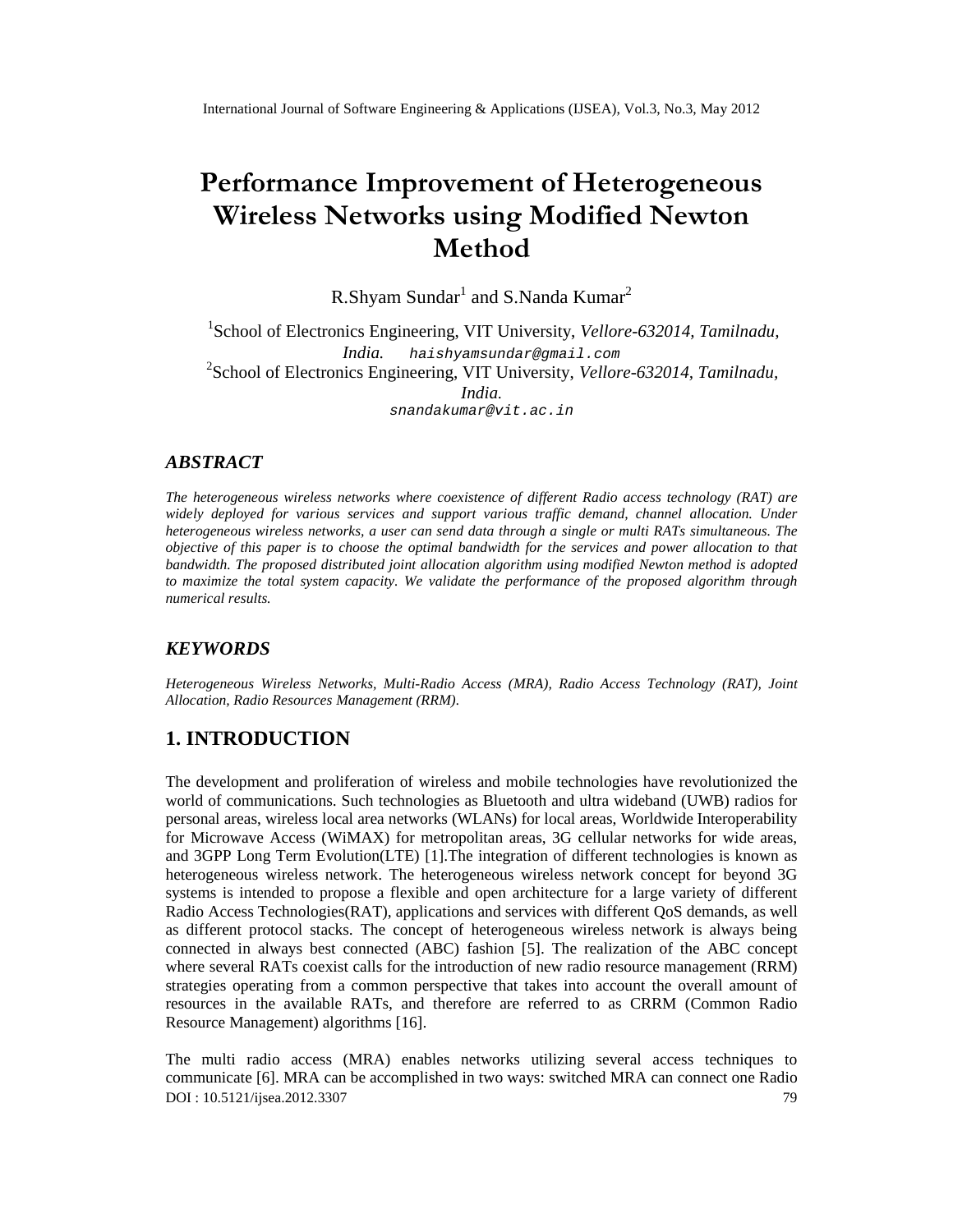Access Technology at a time and parallel MRA can connect over multiple radio access technology simultaneously. The network optimization has to increases the total system capacity and improves the system connectivity as well as system efficiency [7]. For the transmission of the data, system has to choose the optimal bandwidth and power allocation for the optimal solution

# **2. RELATED WORKS**

Some promising MRA concept for improving the total system capacity may be found in literature [2-5] related with Ambient Networks (AN). In [2] author Feasibility Studies on the MRA architecture is the efficient utilization of the multi-radio resources by means of effective radio access selection mechanisms. The Multi-Radio Access (MRA) architecture consists of Multi-Radio Resource Management (MRRM) and Generic Link Layer (GLL) functionality. The MRRM consists of Radio Access (RA) coordination and network-complementing RRM functions. RA coordination functions are load/congestion control, RA advertisement, RA discovery, RA selection and Radio Resource Monitoring. The RA advertisement function serves to display a networks ability to communicate and cooperate with other networks. This can be detected by the RA discovery function, which identifies possible RAs including multi-hop routes. Admission and bearer selection are then granted by the RA selection function [7]. The Radio resource Monitoring function provides uniform data (e.g., different network load measures) as input to other MRRM functions. In author address the dynamic channel allocation with QoS support and the comparisons between the cooperative and non cooperative resource allocation. In addition, [8] shows the resources allocation, congestion control and scheduling algorithm for multi RAT and optimization problem in the selection of optimal solution of resources such as RAT, bandwidth, power for the parallel MRA [10]. We investigate the optimal resources allocation issues to increases the total system capacity of the parallel MRA.

The rest of the letter is organized as follows. Section 3 begins with introducing the parallel MRA and system model. In section 4 algorithms for optimal solution is provided and section 5 simulation results followed by conclusion in section 6.

# **3. SYSTEM MODEL**

As shown in Fig. 1. We consider MRA system model based on heterogeneous wireless networks. It consist of many subsystem (i.e. radio interfaces) available for each MMT (Multi mode, multi band user terminal) by implementing cognitive radio (CR) over software defined radio (SDR) technology [9]. The presence of multi radio access techniques (RAT) is able to improve the total system performance is known as RAT diversity.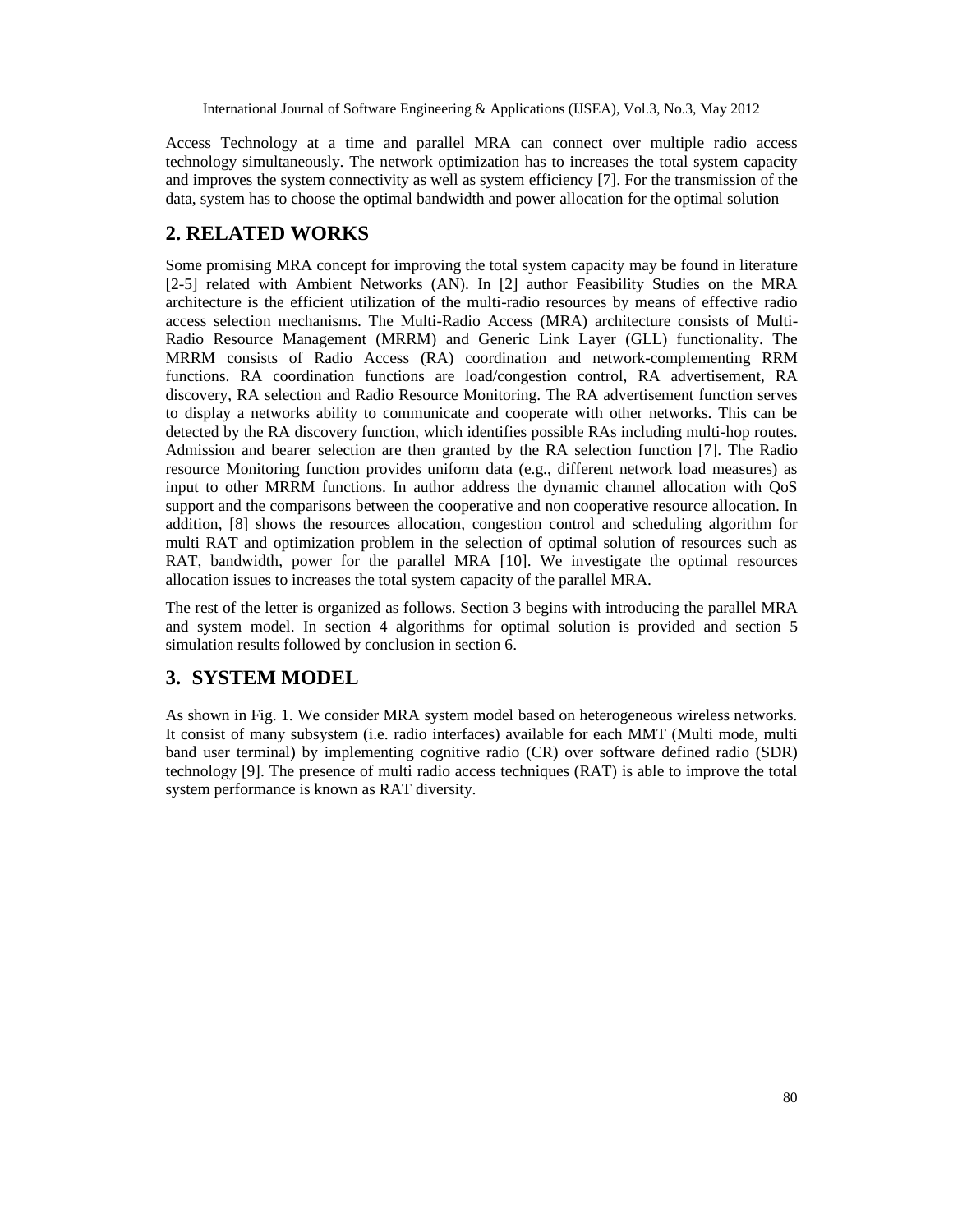

Figure 1. Parallel MRA System.

Each MMT has capable of transmitting data through different RATs and operating bandwidth. Each subsystem has its own operating frequencies and its bandwidths. In MRA system data can<br>be transmitting through switched or parallel MRA [1]. be transmitting through switched or parallel MRA [1].

The MRA system transmit data in two processes namely a) user scheduling and b) radio access scheduling. The user scheduling process refers to scheduling of user and its operation is steered scheduling. The user scheduling process refers to scheduling of user and its operation is steered by user satisfaction. The user scheduling is divided into two groups. a) Fast scheduling and b) slow scheduling. The radio access schedulers that select the RAs via which the scheduled data by user satisfaction. The user scheduling is divided into two groups. a) Fast scheduling and b) slow scheduling. The radio access schedulers that select the RAs via which the scheduled data unit (MAC or IP PDU) are going t perfect synchronization among subsystem and MMTs is assumed for necessary signal exchange and data transmission. Each MMT has capable of transmitting data through different RATs and operating b<br>Each subsystem has its own operating frequencies and its bandwidths. In MRA system<br>be transmitting through switched or parallel MRA [1].<br>The Each MMT has capable of transm<br>Each subsystem has its own opera<br>Bach subsystem has its own opera<br>The MRA system transmit data in<br>scheduling. The user scheduling by user satisfaction. The user scheduling<br>by user satisfacti

## **4. PROBLEM FORMULATION AND OPTIMALITY CONDITIONS 4.**

Heterogeneous wireless network is shown in figure. There are *L* MMT and *k* RATs. Based up on demand for spectrum, RATs *q* provides bandwidth units to the *L* MMTs. After allocating Heterogeneous wireless network is shown in figure. There are *L* MMT and *k* RATs. Based up on demand for spectrum, RATs *q* provides bandwidth units to the *L* MMTs. After allocating bandwidth, each MMT experiences differ to noise ratio for MMT p and RAT q can be indicated by Heterogeneous wireless network is shown in figure. There are *L* MMT and *k* RATs. Based<br>demand for spectrum, RATs *q* provides bandwidth units to the *L* MMTs. After all<br>bandwidth, each MMT experiences different channel

$$
c_{pq} = \frac{|H_{pq}|^2}{N_{pq}}
$$
 (1)

Whereas  $H_{pq}$  is channel transfer function and  $_{pq}$  is total noise power spectral density. Let  $b_{pq}$ be the bandwidth obtained by MMT *p* from RAT *q*. each MMT *q* transmits his data over bandwidth  $b_{pq}$  at rate  $\blacksquare$ . therefore from Shannon capacity formula for Gaussian channel is total noise power spectral density.<br>by MMT  $p$  from RAT  $q$ . each MMT  $q$  transmits his date<br>fore from Shannon capacity formula for Gaussian channel

The achievable data rate  $(d_p)$  of MMT *p as*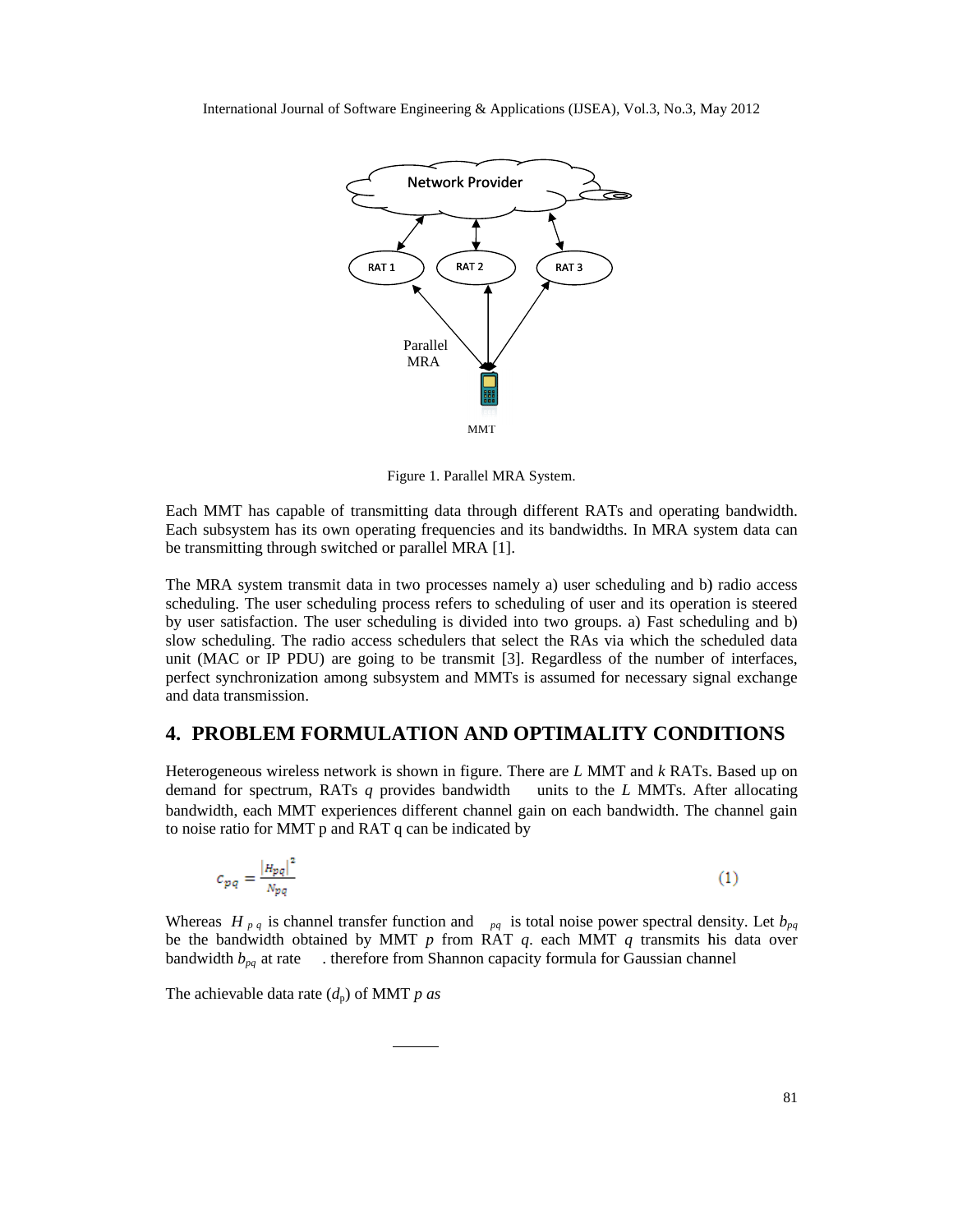Whereas K is the total number of RATs an MMT  $p$ .  $p_{pq}$  be the transmission power of MMT  $p$  to RAT  $q$ ,  $q$  (0  $\beta q$  1) represents the efficiency which can be guaranteed by RAT  $q$  to an MMT.

The maximization problem for MRA allocation can be formulated as

$$
(P) maxR(b, p) = max \sum_{p=1}^{L} d_p
$$
  
= max  $\sum_{p=1}^{L} \sum_{q=1}^{K} \beta_q b_{pq} log \left( 1 + \frac{c_{pq} p_{pq}}{b_{pq}} \right)$  (3)  
Subject to

$$
\sum_{p=1}^{d} b_{pq} \leq B_q \quad \forall q \tag{4}
$$

$$
\sum_{q=1}^{K} p_{pq} p_{p} \ \forall p \tag{5}
$$

$$
b_{pq} \, p_{pq} \, 0 \tag{6}
$$

Where *L* is the total numbers of MMTs,  $B_q$  is the total system bandwidth of RAT q and  $P_q$  is the maximum power of MMT.

For the optimal solution of problem (P), the Lagrangian can be formulated as

$$
L\left(b_{pq} p_{pq} \lambda_q \mu_p\right) = \sum_{p=1}^{L} \sum_{q=1}^{K} \beta_q b_{pq} \log\left(1 + \frac{c_{pq} p_{pq}}{b_{pq}}\right) + \sum_{q=1}^{K} \lambda_q \left(B_q - \sum_{p=1}^{L} b_{pq}\right) + \sum_{p=1}^{L} \mu_p \left(P_p - \sum_{q=1}^{K} p_{pq}\right)
$$
\n(7)

Where  $\lambda_q$  and  $\mu_p$  are shadow prices with non negative Lagrange multipliers. Based on the karush-kuhn-Tucker (KKT) condition for the optimization problems.

$$
\frac{\partial L}{\partial \beta_{pq}} = \beta_q \log \left( 1 + \frac{c_{pq} p_{pq}}{b_{pq}} \right) + \beta_q b_{pq} \left( \frac{b_{pq}}{b_{pq} + c_{pq} p_{pq}} \right) \left( \frac{b_{pq} - (b_{pq} + c_{pq} p_{pq})}{b_{pq}^2} \right) - \lambda_q
$$
\n
$$
\leq 0 \text{ (8)}
$$
\n
$$
= \beta_q \log \left( 1 + \frac{c_{pq} p_{pq}}{b_{pq}} \right) + \beta_q b_{pq} \left( \frac{b_{pq}}{b_{pq} + c_{pq} p_{pq}} \right) \left( \frac{-c_{pq} p_{pq}}{b_{pq}^2} \right) - \lambda_q \leq 0
$$
\n
$$
= \beta_q \log \left( 1 + \frac{c_{pq} p_{pq}}{b_{pq}} \right) - \beta_q \left( \frac{c_{pq} p_{pq}}{b_{pq} + c_{pq} p_{pq}} \right) - \lambda_q \leq 0 \tag{9}
$$
\n
$$
\frac{\partial L}{\partial p_{pq}} = \beta_q b_{pq} \left( \frac{b_{pq}}{b_{pq} + c_{pq} p_{pq}} \right) \left( \frac{c_{pq}}{b_{pq}} \right) - \mu_q \leq 0
$$

82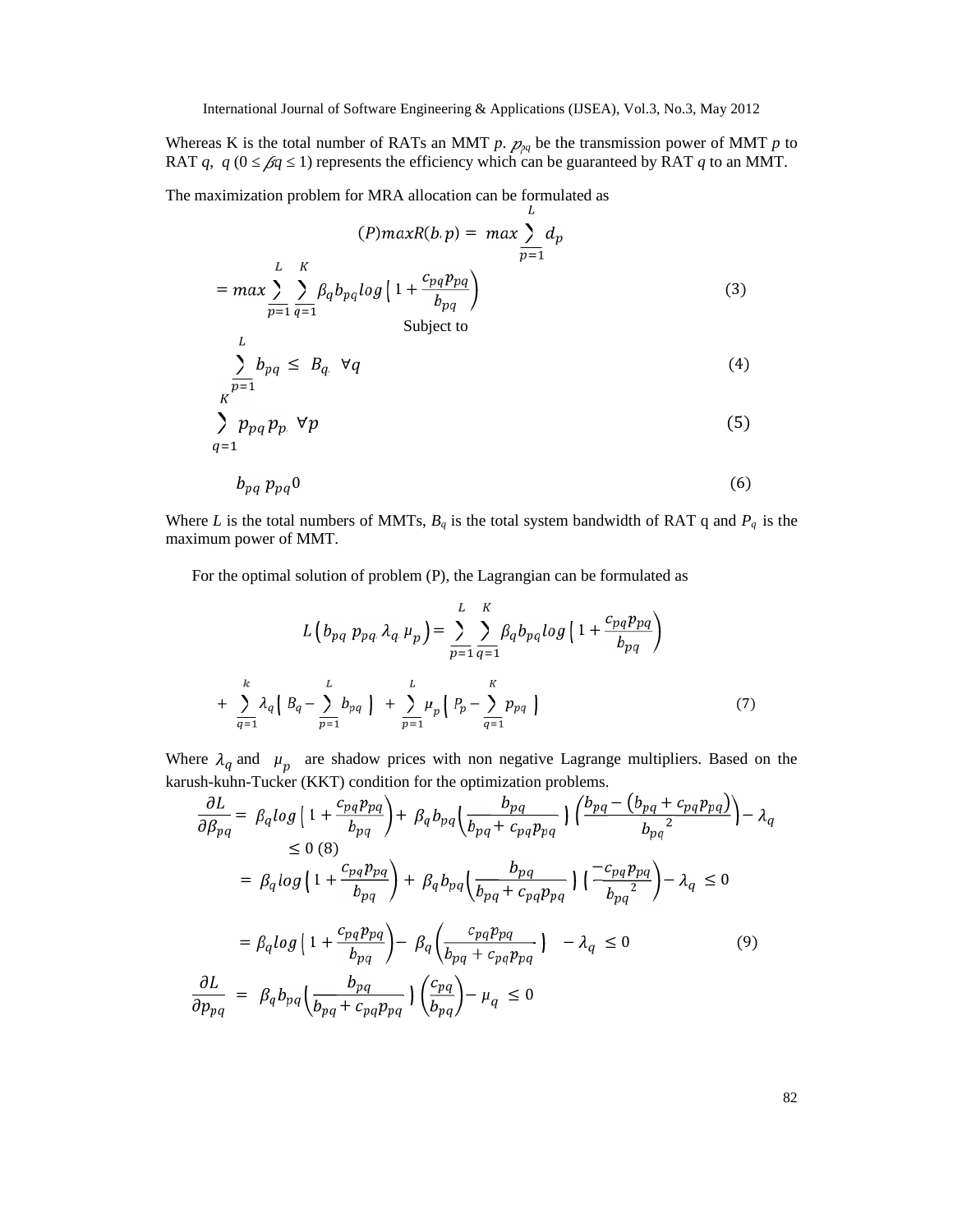$$
\frac{\partial L}{\partial p_{pq}} = \frac{\beta_q c_{pq} b_{pq}}{b_{pq} + c_{pq} p_{pq}} - \mu_q
$$
\n
$$
\leq 0
$$
\n(10)

$$
b_{pq} \left( \beta_q \log \left( 1 + \frac{c_{pq} p_{pq}}{b_{pq}} \right) - \frac{\beta_q c_{pq} p_{pq}}{b_{pq} + c_{pq} p_{pq}} - \lambda_q \right) = 0
$$
  
\n
$$
p_{pq} \left( \frac{\beta_q c_{pq} b_{pq}}{b_{pq} + c_{pq} p_{pq}} - \mu_q \right) = 0
$$
\n(11)

$$
\lambda_q \left( B_q - \sum_{p=1}^L b_{pq} \right) = 0 \tag{12}
$$

$$
\mu_p \left[ P_i - \sum_{q=1}^K p_{pq} \right] = 0 \tag{13}
$$

Using (10) and (11) the relationship between BW and power allocation can be obtained

$$
\frac{\beta_q c_{pq} b_{pq}}{b_{pq} + c_{pq} p_{pq}} - \mu_q \le 0
$$
\n
$$
\frac{\beta_q c_{pq} b_{pq}}{b_{pq} + c_{pq} p_{pq}} = \mu_q
$$
\n
$$
\beta_q c_{pq} b_{pq} = \mu_q (b_{pq} + c_{pq} p_{pq})
$$
\n
$$
\mu_q b_{pq} + \mu_q c_{pq} p_{pq} = \beta_q c_{pq} b_{pq}
$$
\n
$$
\mu_q c_{pq} p_{pq} = \beta_q c_{pq} b_{pq} - \mu_q b_{pq}
$$
\n
$$
p_{pq} = \frac{\beta_q c_{pq} b_{pq} - \mu_q b_{pq}}{\mu_q c_{pq}}
$$
\n
$$
p_{pq} = b_{pq} \left[ \frac{\beta_q}{\mu_p} - \frac{1}{c_{pq}} \right]^{+}
$$
\n(14)

Where  $[z]^+$  =  $max\{z, 0\}$  from this we can get optimal  $b_{pq}$  and  $p_{pq}$  value. The proposed technique Modified Newton method can be applied to  $b_{pq}$  because it is global convergence toward a local maximum than other algorithms such as steepest descent method. It's satisfy all properties such as descent property, quadratic termination property, global convergent, order of convergence i.e. p=2 [18].

Now lets us take function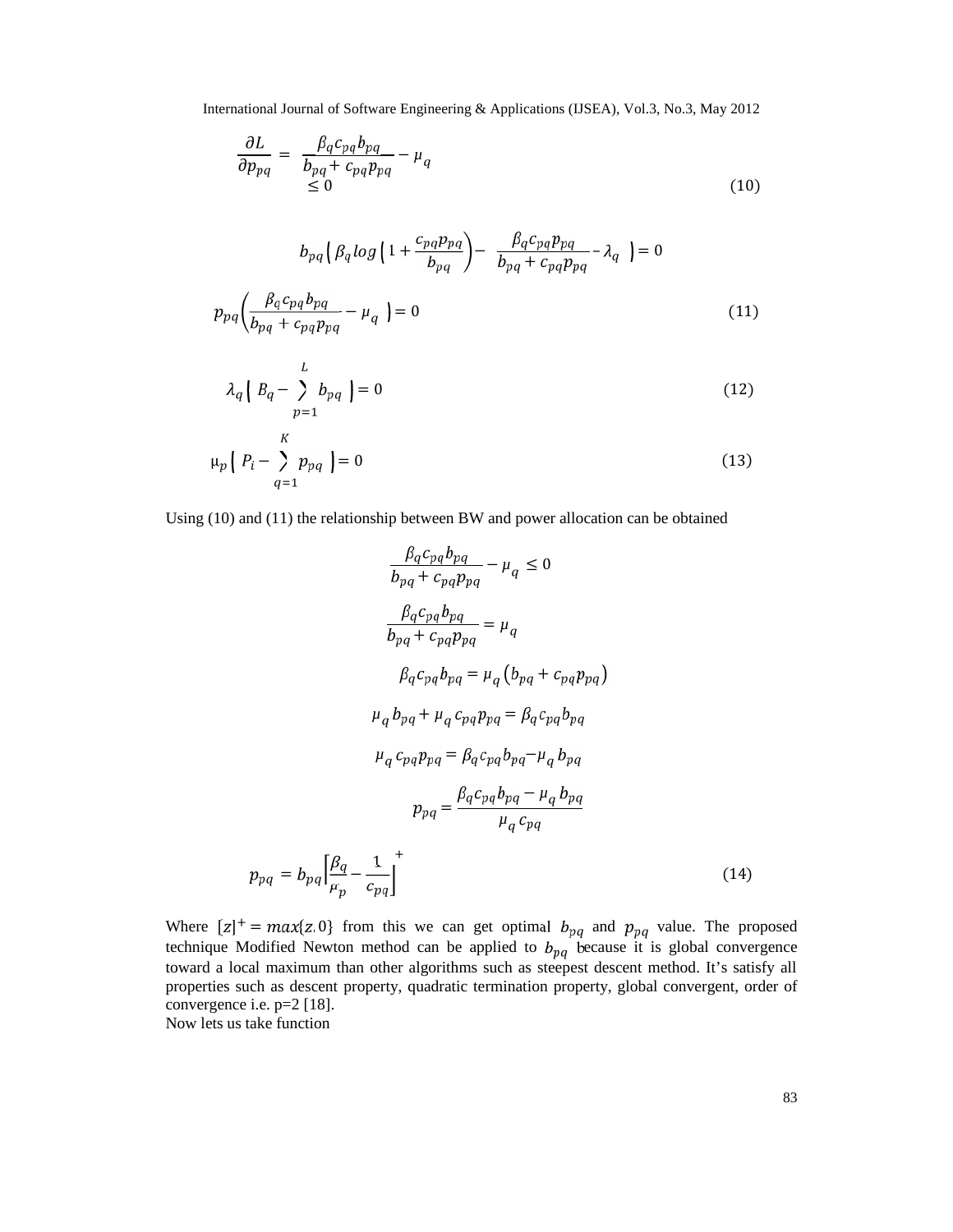$$
f(b_{pq}^n) = \beta_q \log \left( 1 + \frac{c_{pq} p_{pq}^n}{b_{pq}^n} \right) - \beta_q \left( \frac{c_{pq} p_{pq}^n}{b_{pq}^n + c_{pq} p_{pq}^n} \right) -
$$
\n(15)

 $\lambda_q^n$ 

$$
f^{(p_{pq}^n)} = \frac{c_{pq} p_{pq}^n}{b_{pq}^n + c_{pq} p_{pq}^n} \left( \frac{\beta_q}{b_{pq}^n + c_{pq} p_{pq}^n} - \frac{1}{b_{pq}^n} \right)
$$
(16)

Whereas superscript *n* represent the  $n<sup>th</sup>$  iteration. And the optimal bandwidth value can be obtained by Newton method and modified Newton method respectively.

$$
b_{pq}^{n+1} = b_{pq}^n - \frac{f(b_{pq}^n)}{f'(b_{pq}^n)}
$$
(17)

$$
b_{pq}^n - \frac{f(b_{pq}^n)}{f'(b_{00}^n)}\tag{18}
$$

After calculating optimal bandwidth, power can be calculate using eqn. taking the derivative with respect  $p_{pq}$  give the KKT condition corresponding to the usual waterfilling level  $(n_p)$  of each MMT p can be represent as

$$
\begin{cases}\n\frac{p_p^n}{b_{pq}^n} + \frac{1}{c_{pq}} = n_p, & \text{if } p_{pq}^n > 0 \\
\frac{1}{c_{pq}} \ge n_p & \text{if } p_{pq}^n = 0\n\end{cases}
$$
\n(19)

Let the continuously differentiable dual function for updating  $\mu_p^n$  and  $\lambda_q^n$  value for optimal solution.

$$
D\left(\lambda_{q},\mu_{p}\right)=\max_{b,p}L\left(b_{pq},p_{pq},\lambda_{q},\mu_{p}\right)
$$
\n(20)

Update the  $\mu_p^{n+1}$  value for power allocation is given by

$$
\mu_p^{n+1} = \left[ \mu_p^n - \xi \frac{\partial D\left(\lambda_q^n \mu_p^n\right)}{\partial \mu_p^n} \right]^+
$$

$$
= \left[ \mu_p^n + \xi \left( \sum_{q=1}^K p_{pq} - P_p \right) \right]
$$
(21)

Whereas  $\xi$  is a constant step size ( $\xi > 0$ ). For update the  $\lambda_q^{n+1}$  value for bandwidth allocation is given by  $\sqrt{1}$ 

$$
\lambda_q^{n+1} = \left| \lambda_q^n - \xi \frac{\partial D\left(\lambda_q^n, \mu_p^n\right)}{\partial \mu_q^n} \right|
$$
  
= 
$$
\left| \lambda_q^n + \xi \left( \sum_{p=1}^L B_{pq} - B_q \right) \right|
$$
 (22)

84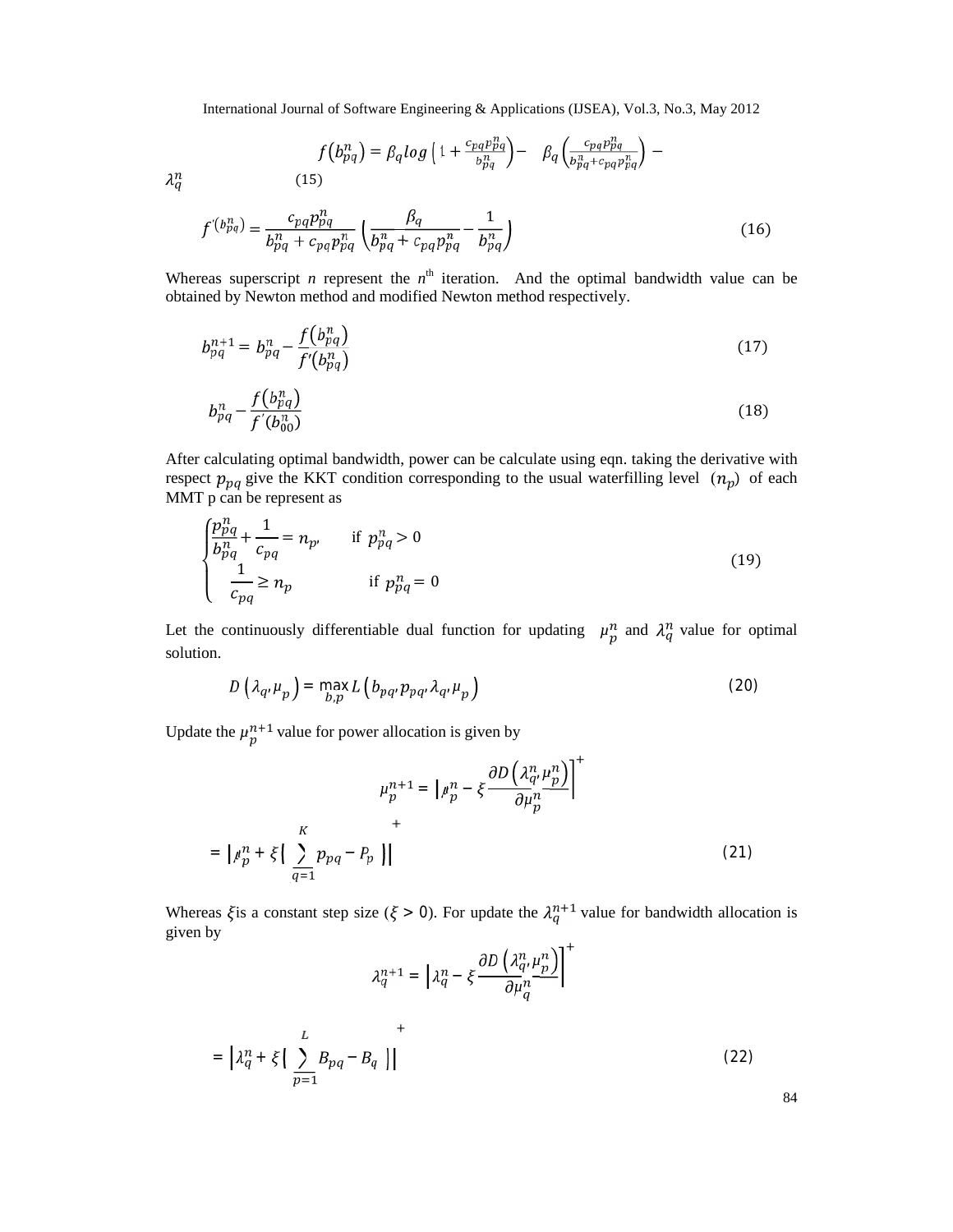From the iteration (14)-(22) we get the optimal solution for maximize total system capacity.

# **5. SIMULATION RESULTS**

To evaluate the performance of joint resource allocation technique for maximize the total system capacity. We consider two RATs, bandwidth of 5MHz and 20MHz with same efficiency (i.e.  $\beta_q = 1$  for  $q = 1, 2$ ) and distance between the access point is 200 metres. Total power consumed by each MMT is 20mW.



Figure 2. The comparison of parallel and switched MRA with number of MMTS using Newton method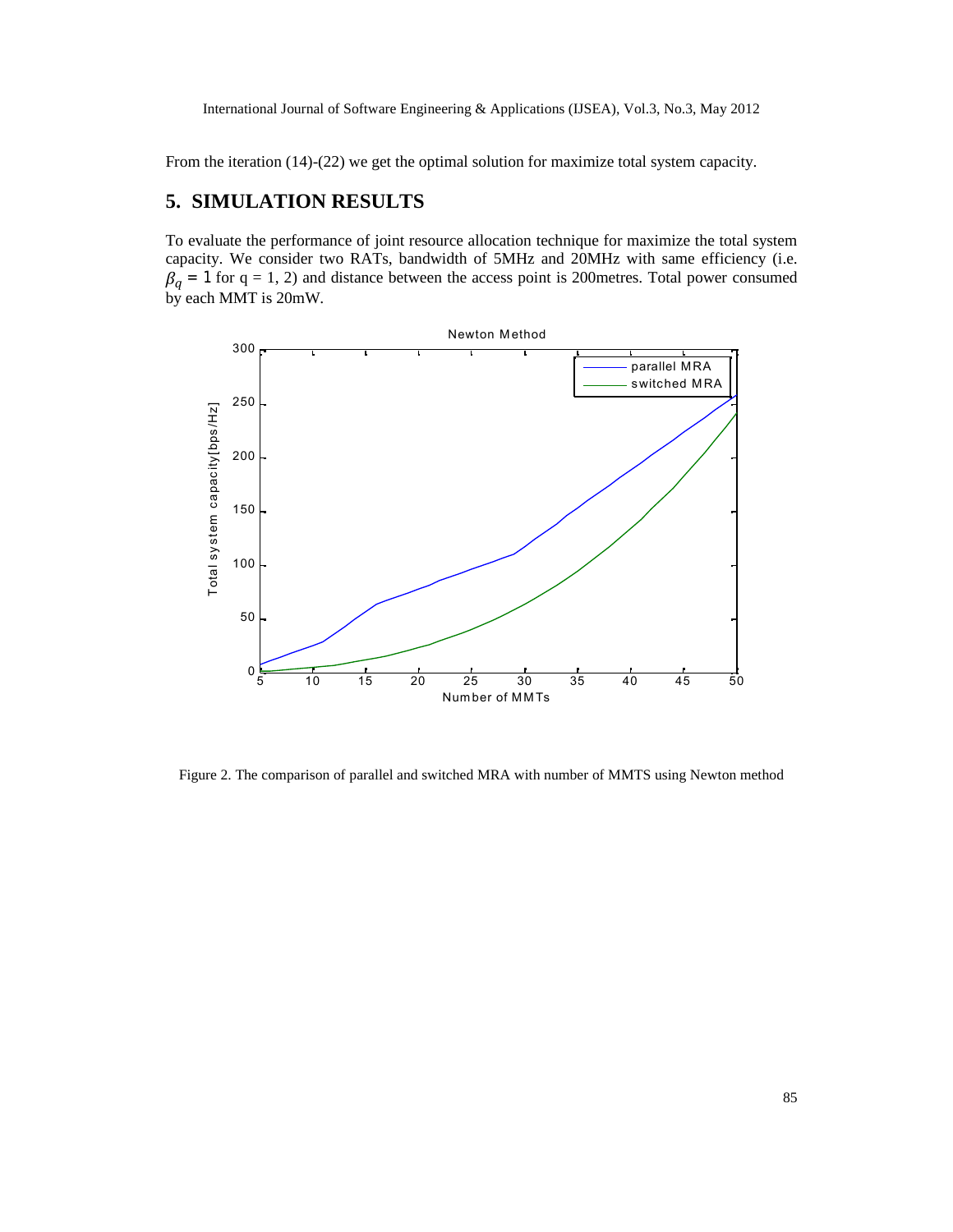International Journal of Software Engineering & Applications (IJSEA), Vol.3, No.3, May 2012



Figure 3. The comparison of parallel and switched MRA with number of MMTs using modified Newton method



Figure 4.Comparison of parallel MRA with number of MMTs.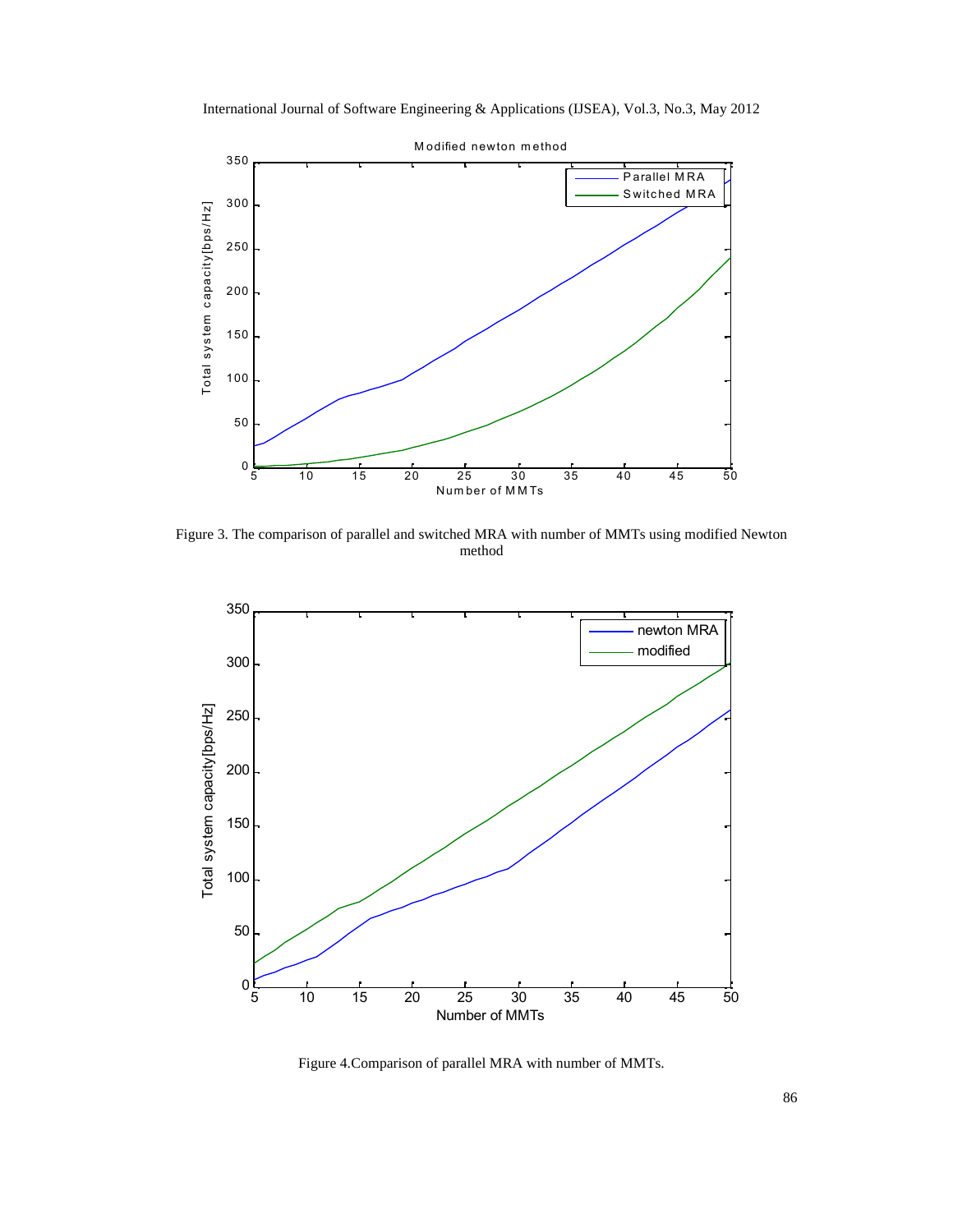| <b>TOTAL OF MMTs</b> | <b>NEWTON METHOD</b>  | <b>MODIFIED NEWTON</b> |
|----------------------|-----------------------|------------------------|
|                      |                       | <b>METHOD</b>          |
|                      | TOTAL SYSTEM CAPACITY | <b>TOTAL SYSTEM</b>    |
|                      | [bps/hz]              | <b>CAPACITY</b>        |
|                      |                       | [bps/hz]               |
| 5                    | 7.09                  | 21.99                  |
|                      |                       |                        |
| 10                   | 24.79                 | 53.96                  |
| 15                   | 56.56                 | 79.05                  |
| 20                   | 77.95                 | 110.76                 |
| 25                   | 88.69                 | 129.89                 |
| 30                   | 106.45                | 161.67                 |
| 35                   | 138.63                | 193.55                 |
| 40                   | 174.00                | 225.59                 |
| 45                   | 209.11                | 257.43                 |
| 50                   | 258.03                | 302.00                 |

|  |  | Table 1. Comparisons of parallel MRA |
|--|--|--------------------------------------|
|--|--|--------------------------------------|

The Figure 1 shows the comparison of parallel and switched MRA with number of MMTs using Newton method. From that we concluded the total system capacity of parallel MRA is increased compared to switched MRA because parallel MRA can connect over multiple radio access technology simultaneously, whereas switched MRA can connect one radio access technology at a time. The coexistence of multi RATs enhance the total system throughput.

Figure 2. The total system capacity increases compared to the Newton method. The modified Newton converges faster towards a local maximum because Newton method is lack of global convergence property. It's satisfying all properties such as descent property, quadratic property, global convergence and order of convergence. From Figure 3. The total system capacity at the 25 number of MMT for Newton and modified method is 92.28 and 136.20 respectively. In modified Newton total system capacity increases up to 67% compared to the existing Newton method.

In Figure 4. Apply the algorithm to find optimal solution when the modified Newton method is applied it can be seen that MMT 1 chose both RAT 1 and RAT 2. And chose only one RAT after iterative calculative for maximize the system capacity. The bandwidth utilization is minimum when compares to the existing method.Figure 5. Shows the shadow prices for the allocated bandwidth. The shadow prices increases exponential for spectrum allocated bandwidth for each MMT. Therefore in parallel MRA each MMT accessing of different RAT depend up on bandwidth and power constraints.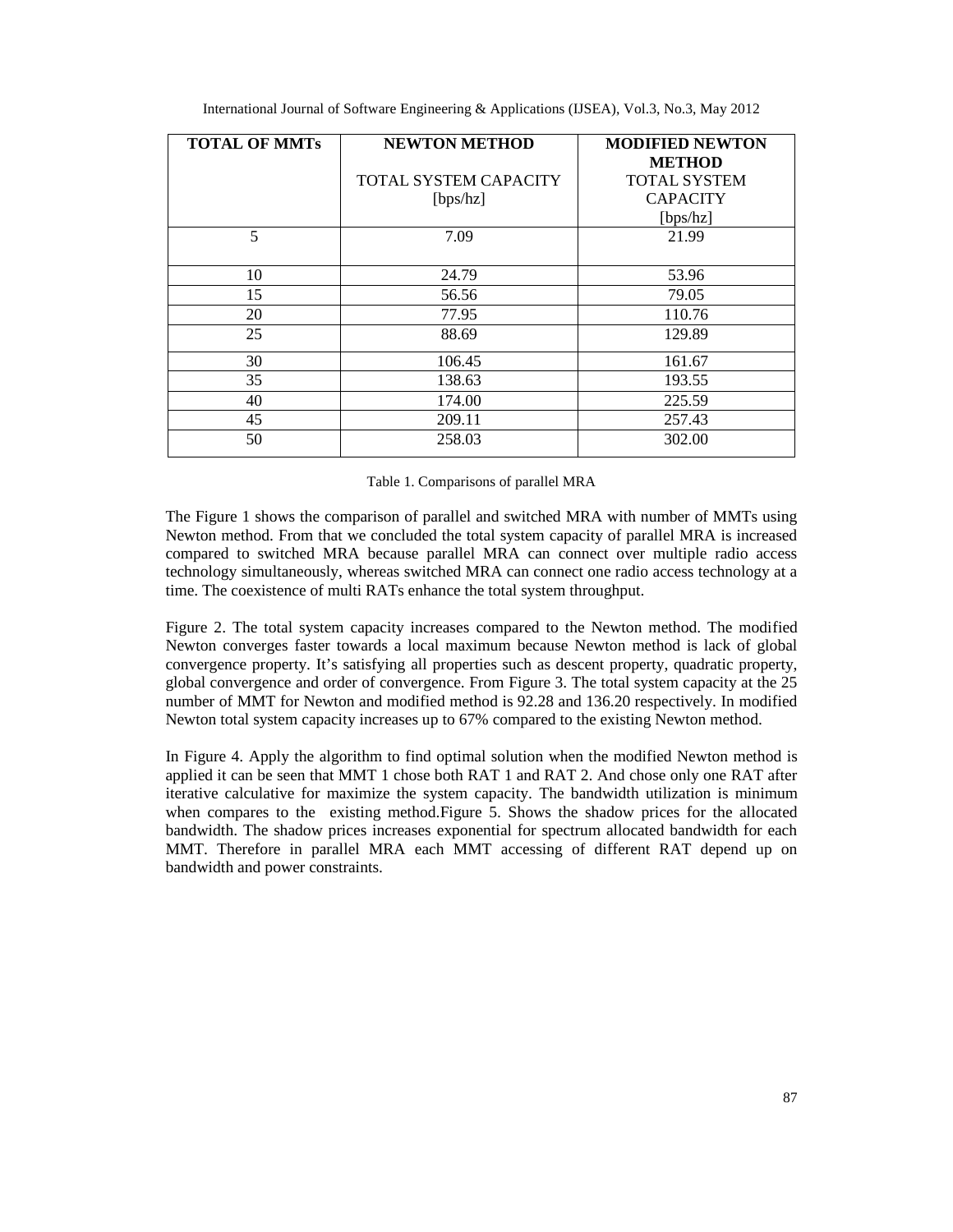

Figure 5. An illustration to find the optimal solution when the modified Newton method is applied



Figure 6. An illustration of the corresponding shadow price when the modified Newton method is applied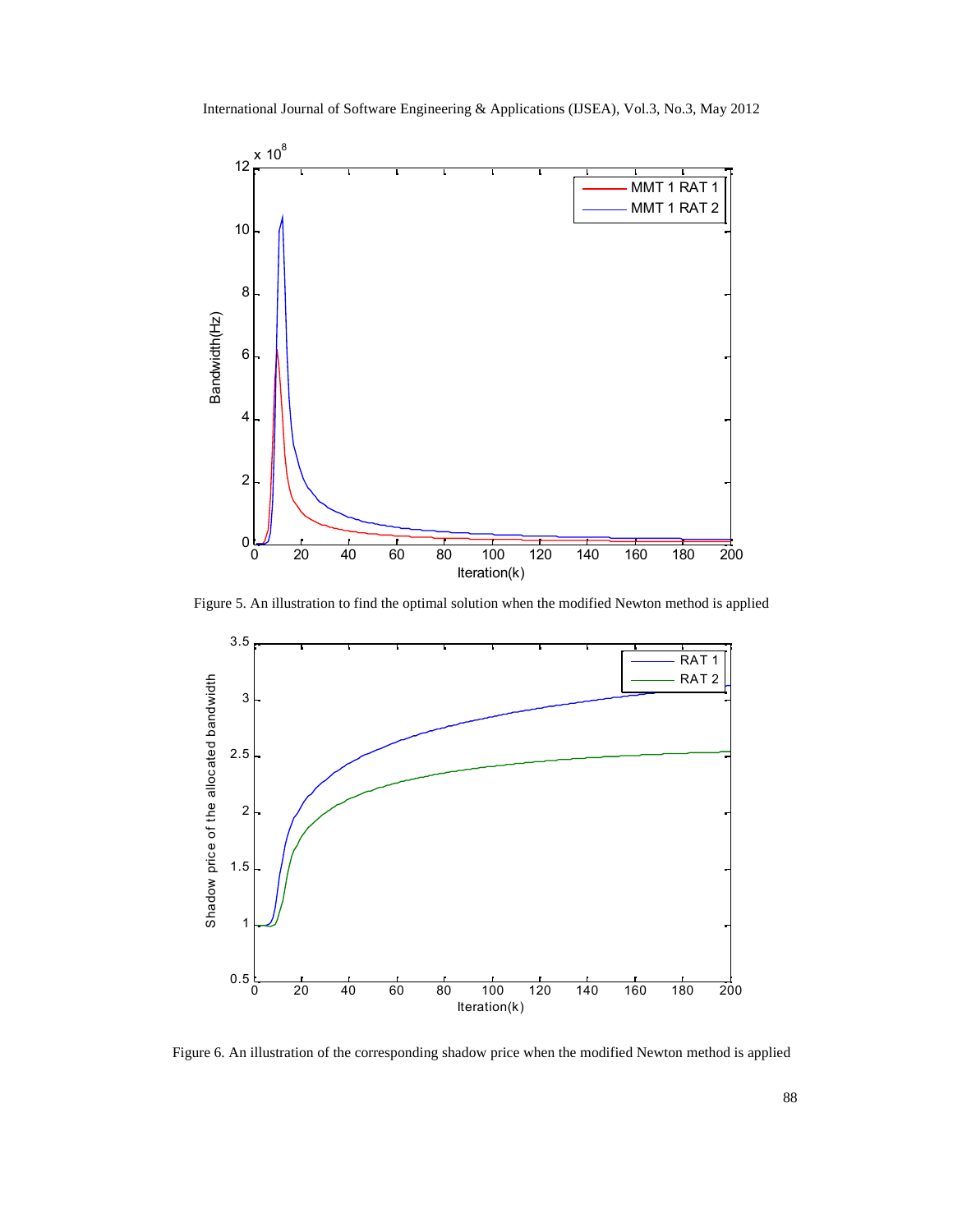### **6. CONCLUSION**

Total system capacity is improved by distributed joint allocation algorithm using modified Newton method. Evaluation results show that the modified Newton method performance well as compared to Newton method in MRA system. The parallel MRA is superior to the switched MRA method because of multi-RAT diversity, utilization of optimal bandwidth and power allocation. The conjugate gradient method with reduced complexity and better order of convergence remains for future work.

#### **APPENDIX**

Consider the unconstraint optimization problem to get a global min pointMin $_{xeR}$ <sup>n</sup>  $f(x)$ Let us assume that the function  $f$  is dual continuously differentiable

#### **A. Descent Property**

The objective function () values should decrease as we proceed through the sequence  $\{x^k\}$ , i.e.  $f(x^{(K+1)}) < f(x^k)$  for all k.

#### **B. Quadratic Termination Property**

The objective function is said to be quadratic termination property if the minimum of positive definite quadratic form in n variables is reached in at most n iterations.

#### **C. Globally Convergent**

The objective function is said to be globally convergent if starting from any point  $x \in \mathbb{R}^n$ , the sequence always converges to a point of the solution set .

#### **D. Order of Convergences**

Let the sequence  $\{x^k\}$  convergence to a point  $\bar{x}$  and lets  $x^{(k)}$   $\bar{x}$  for sufficient large k. the quantity  $||x^{(k)} - \bar{x}||$  is called the error of the k<sup>th</sup> iterate  $x^{(k)}$ . Suppose that there exists *p* and  $0 < a$ < such that

$$
\lim_{k} \frac{\|x^{(k+1)} - \bar{x}\|}{\|x^{(k)} - \bar{x}\|^{p}} = a \ (0 < a < \quad \text{)}
$$

Then *p* is called the order of convergence of the sequence  $\{x^k\}$ . Thus  $||x^{(k)} - \bar{x}|| = a||x^{(k)} - \bar{x}||^p$ asymptotically. If p=1, the sequence  $\{x^k\}$  is said to have linear convergence rate. Anf for p=2, it is said to have quadratic convergence rate. In case  $p=1$  but a=0, then the sequence  $\{x^k\}$  is said to have super liner convergence rate.

The order of convergence tells us how the tail of sequence  $\{x^k\}$  behaves. Larger values of *p* will converge faster. Most of the algorithm do very well for first few iteration but become very slow near the optimal solution. But if  $p$  is large then there will be significant improvement in the objective function value even near the actual solution.